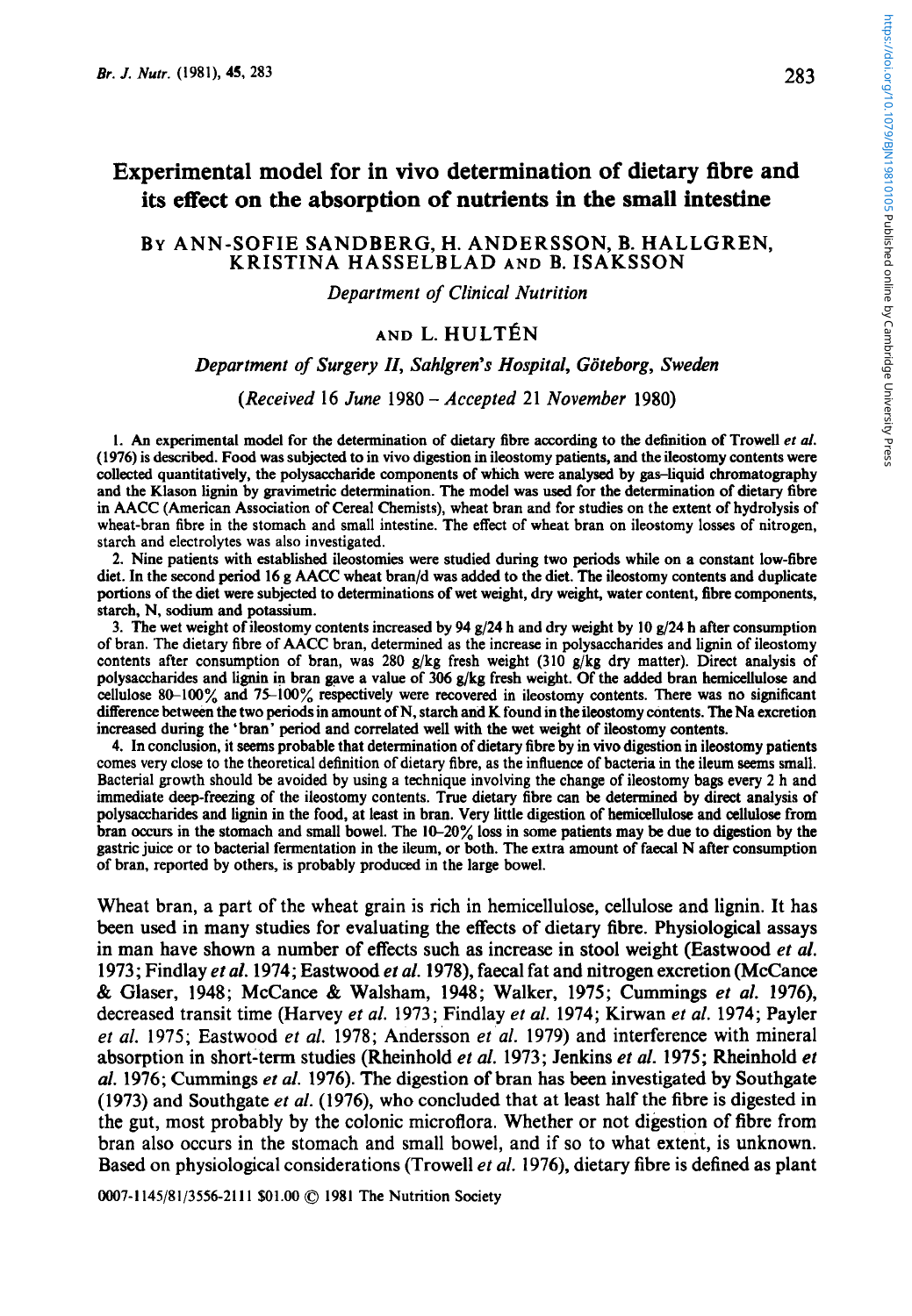polysaccharides and lignin which are resistant to hydrolysis by the alimentary enzymes of man.

The aim of the present investigation was to determine dietary fibre according to the physiological definition (Trowel1 *et al.* **1976).** For this purpose an experimental model was developed using in vivo digestion of bran in volunteers with established ileostomies. It was considered of particular interest to study in more detail whether or not hemicellulose, cellulose and lignin from bran perhaps are digested in the stomach and small bowel and whether or not bran might have any effect on ileal nitrogen and electrolyte excretion. The Ethical Committee of Sahlgren's Hospital has approved of the study.

# **SUBJECTS AND METHODS**

## *Subjects*

Nine patients, eight men and one woman (mean age 41.7 years, range *25-52* years), previously (4 months to **2** years), proctocolectomized for ulcerative colitis and with established ileostomies volunteered to take part in the study. Only a very short length of the terminal ileum had been removed, the ileostomies functioned properly and the volumes of excreta were within normal range, without the use of drugs to reduce ileal stoma volume. The patients were hospitalized for treatment of persisting perineal sinuses but were otherwise in excellent condition, having completely recovered after surgery and working full-time. **No** general drug therapy was given, except for one patient who took Seloken (Hässle,  $\beta$ -adrenergic receptor antagonist). Only a conventional local treatment of the anorectal region was given including treatment with Varidase (Lederle, Streptokinase-Streptodornase preparation for enzymatic cleansing) in two patients.

#### *Experimental model*

The study on each patient extended over a period of **2** weeks at hospital. During four consecutive days during the first week (period l), starting on Monday at lunchtime, ending on Friday morning after breakfast, the patients were given a constant low-fibre diet. The patients spent the weekend at home. The next week (period 2) the same regimen was followed except that the constant low-fibre diet was now supplemented with **16** g bran/d.

To investigate if the bran was excreted on the day of consumption or if excretion was delayed, a second study was carried out, in which three subjects were studied during ten consecutive days on a low-fibre diet supplemented with bran on days *5,* 6 and 7.

#### *Diets*

All the food for the subjects was prepared in the metabolic kitchen. The low-fibre diet consisted mainly of rice, fish or meat, white bread and icecream (Table 1). The same batches of fish, meat and icecream were used for all patients. **A** type of icecream low in alginates was used in the study. Meat and fish portions were stored at  $-18^{\circ}$  after cooking, then thawed and heated in an oven for consumption. All patients took the same menu, except for lunch when they could have either fish or hamburger, throughout the two periods. The intake was kept constant on an individually selected energy level **6.3 (1** *500),* **8.4 (2000), 10.5** *(2500)*  MJ (kcal), to maintain energy balance. Nothing except items on the menu was allowed and particular care was taken that all food served was consumed.

AACC (American Association of Cereal Chemists) certified food grade wheat bran (R **07-3691)** was used in the study, except for patient no. **1** who was given a Swedish commercial bran. In period **2,16** g bran was taken in separate doses during the day, mixed in rice (lunch, dinner) or in sandwiches. Duplicate portions of the diet were collected on the third day in each period. After addition of **10** ml of emulsifier (DNS, **disodiumoctylsulphosuccinate; 40** g/kg) and five drops of antifoaming agent (Silicon E **loo),** the total duplicate daily diet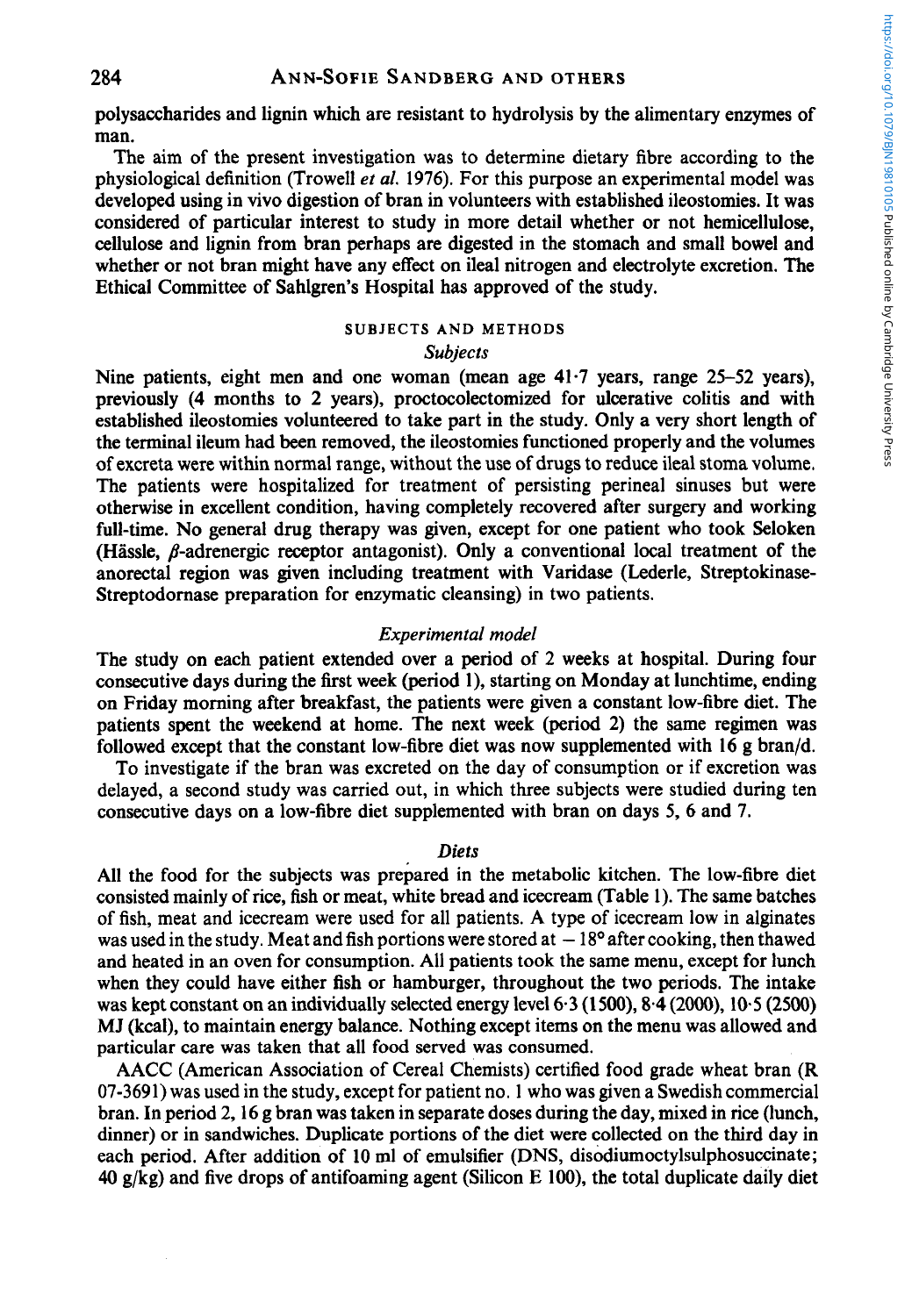| Energy intake (MJ (kcal)) | 6.3(1500) | 8.4(2000) | 10.5(2500) |  |
|---------------------------|-----------|-----------|------------|--|
| White bread               | 50        | 100       | 150        |  |
| Margarine                 | 34        | 51        | 67         |  |
| Cheese                    | 30        | 60        | 120        |  |
| Ham                       | 40        | 40        | 40         |  |
| Minced beef*              | 100       | 120       | 140        |  |
| Plaice*                   | 100       | 125       | 150        |  |
| Wheat flour               | 4         | 5         | 6          |  |
| Golden breadcrumbs        | 6         |           | 8          |  |
| Rice                      | 60        | 80        | 100        |  |
| Milk                      | 300       | 300       | 300        |  |
| Fillet of pork            | 75        | 100       | 125        |  |
| Cream                     | 25        | 25        | 25         |  |
| Ice cream                 | 80        | 80        | 80         |  |
| Tea or coffee             |           |           |            |  |

Table 1. *Energy allowance* (g) *of dietary ingredients* 

**Subjects chose either plaice or minced beef for lunch.** 

| Energy intake (MJ (kcal))        | 6.3(1500) | 8.4(2000) | 10.5(2500) |  |
|----------------------------------|-----------|-----------|------------|--|
| Calculated values <sup>*</sup>   |           |           |            |  |
| Water                            | 490       | 560       | 640        |  |
| Ash                              | 8         | 12        | 16         |  |
| Fat                              | 72        | 100       | 130        |  |
| Carbohydrates                    | 110       | 150       | 200        |  |
| Analytical values                |           |           |            |  |
| Protein (nitrogen $\times$ 6.25) | 92        | 114       | 130        |  |
| Starch                           | 98        | 113       | 127        |  |
| Other polysaccharides            | 3.3       | 4.5       | 5.2        |  |
| Sodium (mmol)                    | 85        | 114       | 123        |  |
| Potassium (mmol)                 | 49        | 68        | 68         |  |

Table 2. *Composition* @Id) *of low-jibre diet* 

\* **Calculated from food tables (The Swedish National Food Administration, 1978).** 

collections were homogenized in a Kenwood Major homogenizer on the following day. Half of each homogenate was subsequently frozen and stored at  $-20<sup>o</sup>$  until freeze-drying. All of the dried diets was ground by hand using a pestel and mortar. Nitrogen, sodium, potassium, starch and other polysaccharides were analysed. Other components given in Table 2 were calculated from food tables. Bran was analysed separately. Results are given in Table 3.

## *Collection of ileostomy contents*

Ileostomy contents were collected the last 3 d in each period. For patients studied for ten consecutive days ileostomy contents were collected for 9 d. The ileostomy bags were changed every 2 h during the day, just before bed and at 07.00 hours. The bags were immediately frozen on dry ice to avoid bacterial growth, weighed and stored at  $-20^{\circ}$ . The night bag was weighed separately. Ileostomy bags from each 24 h period (07.00 hours - 07.00 hours) were allowed to thaw quickly on a warm water-bath, their contents combined as soon as possible, homogenized without addition of DNS or Silicon E 100, and all of the homogenate freeze-dried to constant weight. All of the dried ileostomy contents was ground in the same way as the diets.

**285**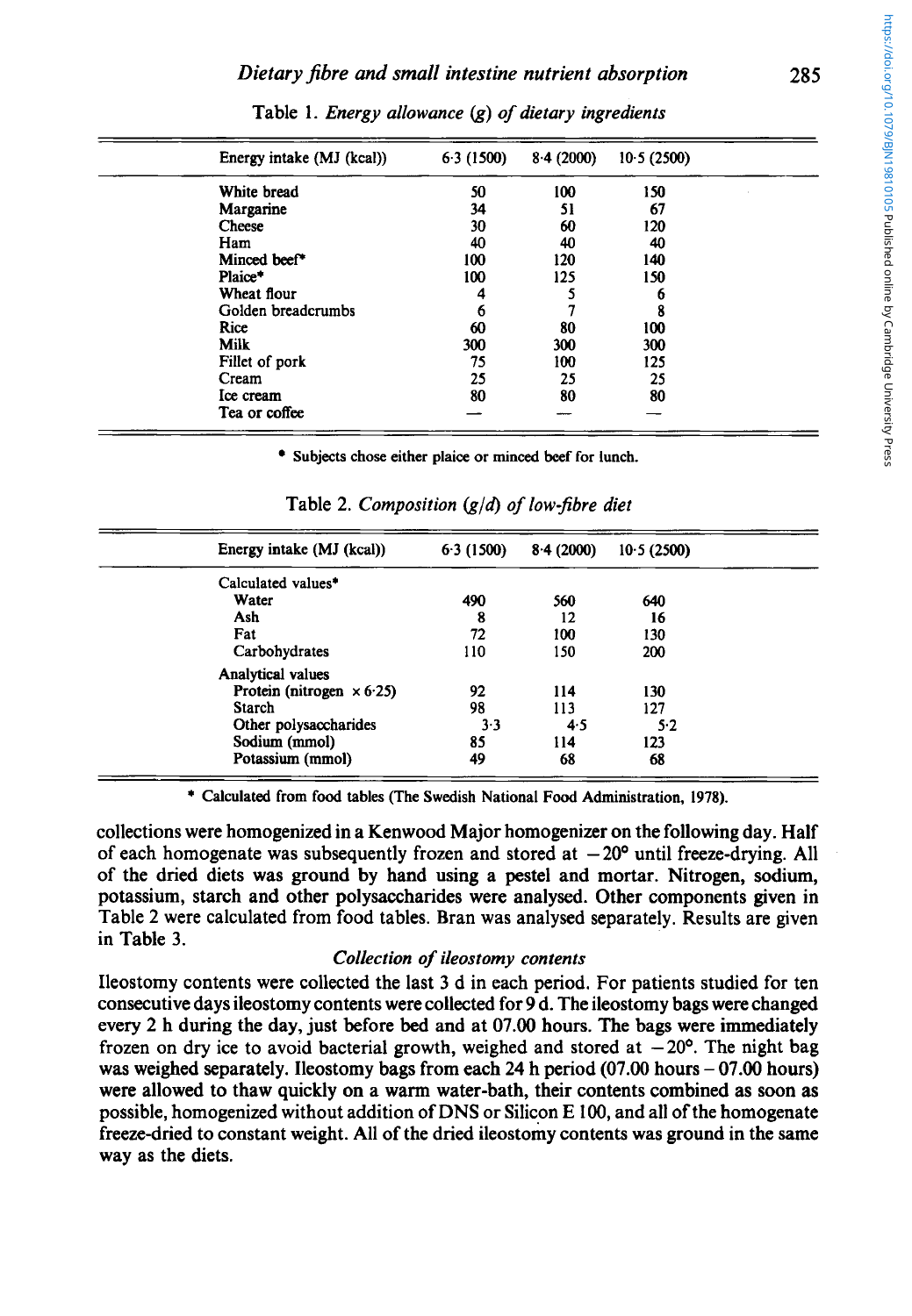|                                                            | AACC bran* | Swedish bran         |
|------------------------------------------------------------|------------|----------------------|
| Moisture                                                   | 80         | 88                   |
| Ethanol extractives                                        | 135        | 141                  |
| Polysaccharides (starch,                                   |            |                      |
| hemicellulose, cellulose)                                  | 500        | 483                  |
| Starch                                                     | 211        | 144                  |
| Cellulose                                                  | 68         | 79                   |
| Klason lignin                                              | 44 (19)†   | 69 (30) <sup>†</sup> |
| Protein<br>(nitrogen $\times$ 6.31) <sup>†</sup>           | 165        | 146                  |
| Ash                                                        | 51         | 57                   |
| Polysaccharide composition (g anhydro sugar units/kg bran) |            |                      |
| Rhamnose                                                   | Traces     |                      |
| Fucose                                                     | Traces     |                      |
| Arabinose                                                  | 70         | 83                   |
| Xylose                                                     | 123        | 153                  |
| Mannose                                                    | 2          | 2                    |
| Galactose                                                  | 5          | 6                    |
| Glucose                                                    | 297        | 239                  |

Table **3.** *Composition of wheat bran (glkg fresh weight)* 

\* **American Association of Cereal Chemists.** 

t **Klason lignin in the acid detergent fibre residue.** 

<sup> $\ddagger$ </sup> Protein in bran calculated according to Food and Agriculture Organization of the United Nations (1970).

#### *Analytical methods*

Wet weight, dry weight and water content were calculated from the weights before and after freeze-drying. The dry weight and water content were corrected for the rest of water in freeze-dried material determined by oven-drying of 1 g aliquots at **105'** for **18** h. Ash weight was determined after the dry-ashing of the freeze-dried sample at **450'** overnight, addition of a few drops of concentrated nitric acid and continued ashing under cover until a white or yellow residue remained. The ileostomy contents of each **24** h period were analysed.

Polysaccharides in ileostomy contents, diets and bran were determined by gas-liquid chromatography of the neutral polysaccharide constituents according to Theander  $\&$  Åman **(1979)** and lignin as Klason lignin (Fig. 1). Samples *(5* g), freeze-dried and ground, were extracted with ethanol (800 ml/l),  $(3 \times 50 \text{ ml at } 100^{\circ} \text{ for } 20 \text{ min})$ . The dry extracted sample was ground and duplicate samples of 1 g were hydrolysed (treated with  $12 M-H<sub>2</sub>SO<sub>4</sub>$  at room temperature for 2 h and refluxed after dilution to 0.358 M-H<sub>2</sub>SO<sub>4</sub> for 6 h), neutralized with  $BaCO<sub>3</sub>$  and reduced with  $KBH<sub>4</sub>$ . The alditol mixture was decationized and the boric acid removed by adding methanol  $(3 \times 2 \text{ ml})$  and evaporated to dryness. The alditols were acetylated with acetic anhydride - pyridine and the alditol acetates determined quantitatively by GLC. The analyses were performed in a Hewlett Packard gas chromatograph, HP **4710**  A, with a flame ionization detector, fitted with glass columns containing **3% SP-2340** on Suplecoport (100/120 mesh) at a constant oven temperature of 210<sup>o</sup> and a nitrogen gas flow of **30** ml/min. The peak areas were measured with an HP **3380** A Integrator. Myo-inositole was used as an internal standard; correction factors for hydrolysis and derivatization losses and gas-chromatographic response factors for the individual sugars were measured according to Bethge *et al.* **(1971).** The insoluble hydrolysis residue was filtered off on a glass filter (Pyrex No. 2), thoroughly washed with water and determined gravimetrically, after drying at 105" for **18** h, as Klason lignin.

Cellulose content in ileostomy contents and diets was determined by digestion with acid detergent according to Van Soest **(1963)** in a semi-automated system for analyses of fibre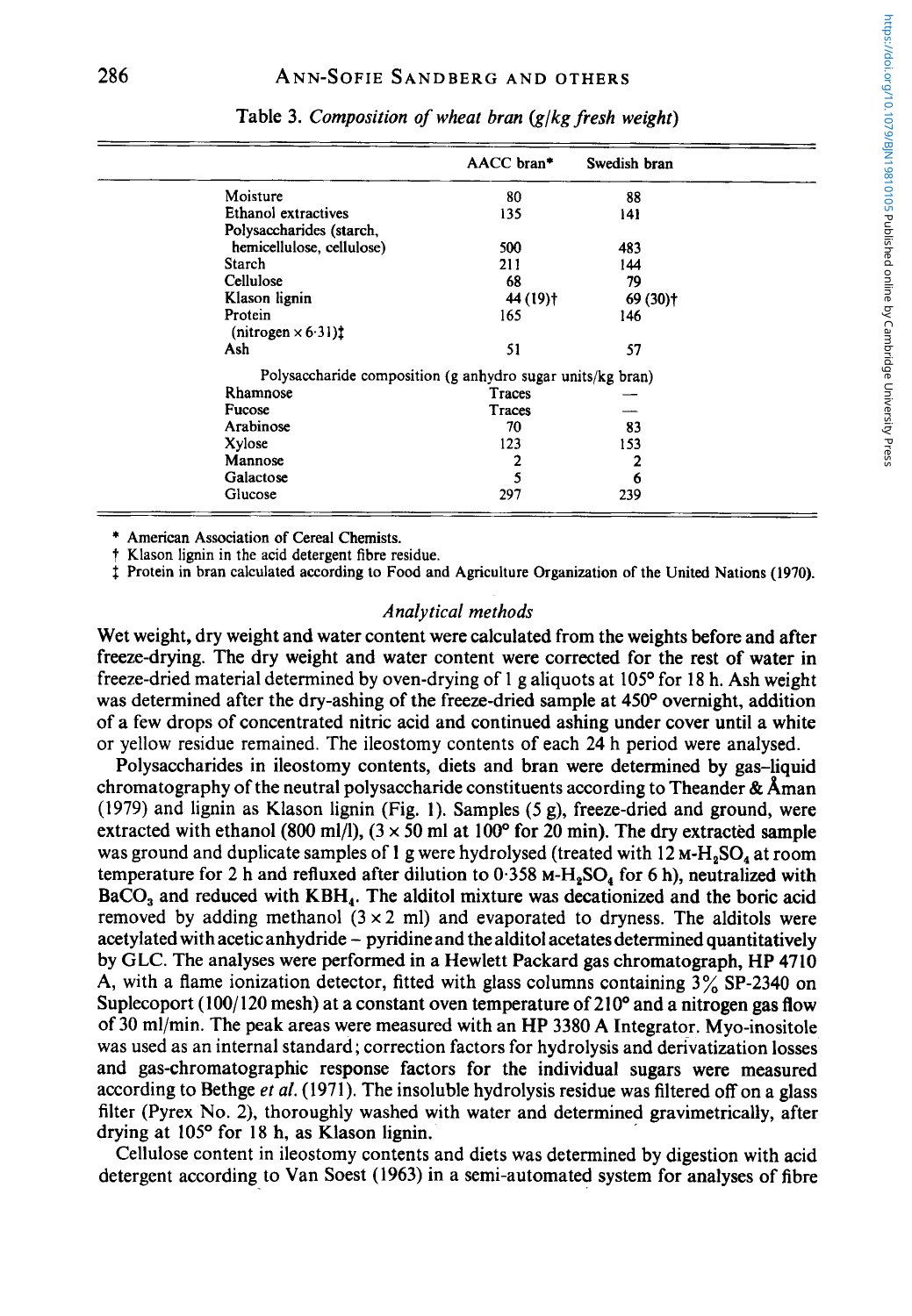

**Fig. 1. Analytical procedures** for **in vivo determination of dietary fibre (ADF, acid detergent fibre, Van Soest, 1963;** GLC - **gas-liquid chromatography).** 

(Tecator Fibertec System) using celite to facilitate the filtration and gas-liquid chromatographic determination of glucose in the acid-detergent residue. Klason lignin in bran was determined both in hydrolysates from alcohol-extracted samples and in the acid-detergent residue, as it could be supposed to be less contaminated (Gordon, 1978). All analyses of hydrolysates were done in duplicate. Starch was analysed separately by digestion with amyloglucosidase and spectrophotometric determination of glucose according to the method of Larsson *et al.* (1979). The N content of the diet, bran and ileostomy contents was determined after acid digestion according to Per Tingvall (unpublished results; treatment with  $H_2SO_4-H_3PO_4$ , 95: 5 and addition of 1.3 g  $K_2SO_4$ , 0.003 g anhydrous CuSO<sub>4</sub> and 0.5 ml **H,O,** at **405'** for 25 minutes. An additional 70 ml water was added, the tubes equilibrated to room temperature, made to volume and mixed) and determination of ammonia based on the automated Technicon method (Marten & Catanzaro, 1966). Na and K were determined after the wet-ashing of freeze-dried samples in  $H_2SO_4$  and  $H_2O_2$  300 ml/l at 295<sup>o</sup>, dilution with **H,S04** 1 ml/l and the emission read against a blank in an Eppendorf flame-emission photometer. Equal concentrations of  $H_2SO_4$  were used in sample, blank and standards. **To** the Na standard was added KCl approximately to the same amount as in the sample. The digest was free from interfering substances on Na and K emission.

## $Calculations and statistical methods$

Recovery of hemicellulose, cellulose (glucose-polysaccharides in the acid detergent fibre residue) and Klason lignin from wheat bran in the ileostomy contents was estimated as the difference between mean analytical values of **period 1** and period **2.** Dietary fibre of **AACC**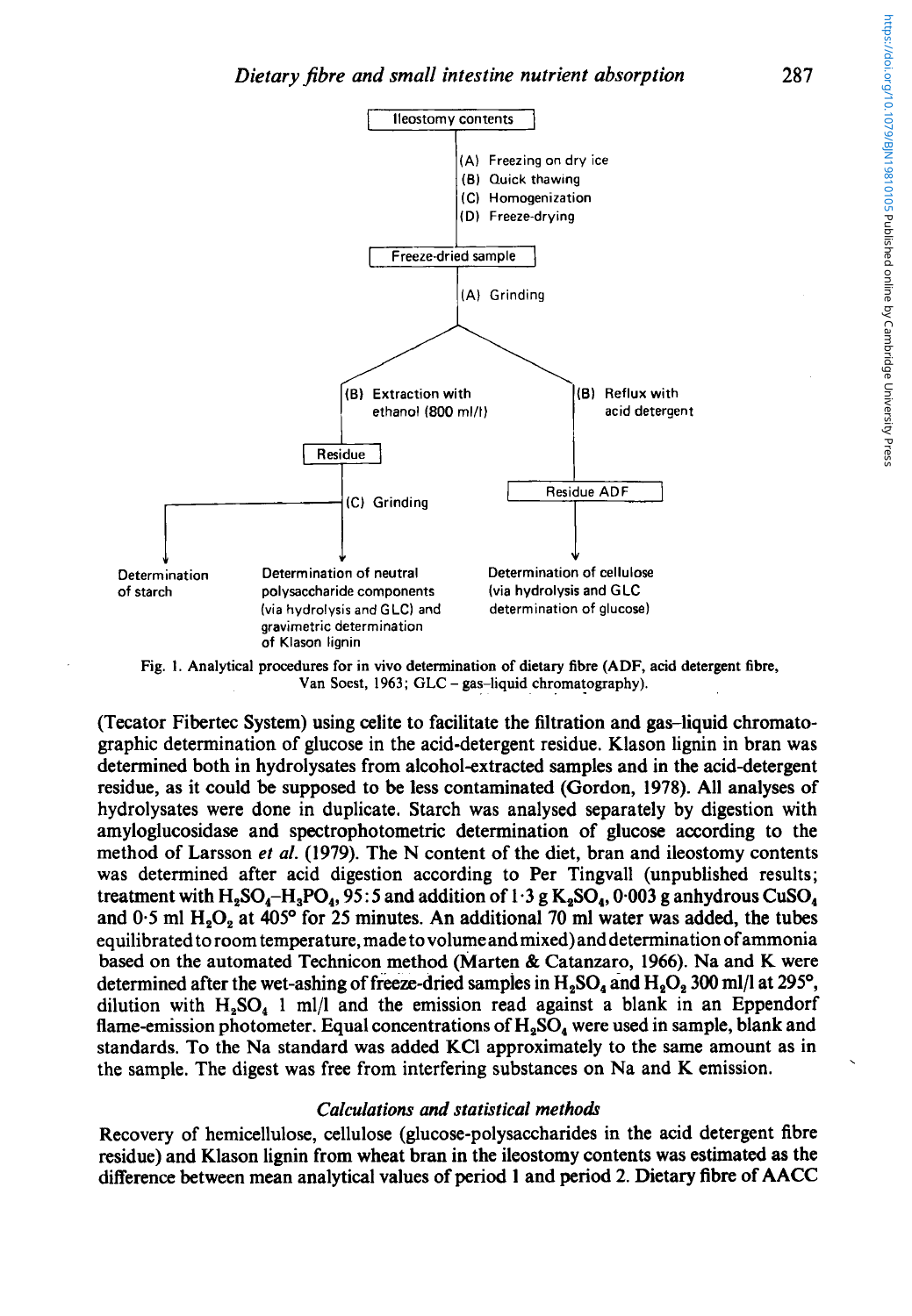bran was calculated as the mean increase in polysaccharides and Klason lignin in the ileostomy contents when 16 g AACC bran was added to the low-fibre diet. For statistical comparison of results from the two periods, Wilcoxon's matched-pairs signed-ranks test was used.

## RESULTS

## *Diets*

The low-fibre diet was well tolerated by all subjects. The introduction of bran produced problems in one patient only, who complained of a dull abdominal pain but nevertheless he was able *to* participate in the study.

#### *Wet weight, dry weight ash and water of ileostomy contents*

The weight of ileostomy contents varied considerably between individuals on the same low-fibre diet, but the day-to-day variation in each patient was small. In almost all patients there was an increase in ileal excreta after consumption of bran, although to a varying extent. The wet weight of the night bag contents constituted  $25\%$  of the ileostomy contents per 24 h (s $E \pm 2.27$ ). The difference between the mean wet weight on the two dietary regimens was  $94 \pm 31$  ( $\pm$ SE) g/24 h ( $P < 0.005$ ), (Table 4).

The difference between the mean dry weights of the ileostomy contents between periods 1 and 2 was  $9 \pm 1.0$  ( $\pm$  SE) g/24 h ( $P < 0.005$ ). (Table 4).

The mean values and range of water content and ash in ileostomy contents during the two periods are summarized in Table 4. The difference between the mean values was  $85 \pm 30$  $(\pm s)$  g/24 h  $(P < 0.005)$  for water and  $1.3 \pm 0.36$  g/24 h for ash  $(P < 0.005)$ .

## *Polysaccharide and lignin excretion in ileostomy contents*

Values for the different components of the polysaccharides in the ileostomy contents from periods **1** and 2 are given in Table *5.* After consumption of bran there was an increase mainly in arabinose and xylose (the main hemicellulose components of bran) and glucose. Between 79 and 101% of the ingested hemicellulose from bran, calculated as polysaccharides of arabinose and 69-106% calculated as xylose were found in ileostomy contents (Fig. 2). Of the ingested cellulose derived from bran  $74-100\%$  was found in ileostomy contents. The mean recoveries in ileostomy contents of arabinose, xylose and glucose from hemicellulose and cellulose of AACC bran were 88, 88 and 89% respectively. The subjects studied for a **10** d period did not, however, seem to have a delay in the excretion of polysaccharides from bran. All the bran-polysaccharide was excreted on the day of consumption. Fig. 3 shows the excretion of hemicellulose and cellulose in one of these patients. The other two patients showed a similar pattern The mean  $(\pm s)$  increase in Klason lignin in ileostomy contents in period 2 was  $0.4 \pm 0.08$  g/24 h (Table 6).

Analyses of Klason lignin in 16 g AACC bran gave a value of  $0.7$  g. The Klason lignin value of the acid detergent residue of bran was **0-3 g.** If this value is used, all Klason lignin could be calculated to appear in the ileostomy contents. A mean ( $\pm$ se) of 0.56  $\pm$ 0.05 g/ 24 h of starch from the low-fibre diet was found in the ileostomy contents and after supplementation of bran  $0.65 \pm 0.08$  g/24 h was found in the ileostomy contents (not significant).

#### *Dietary jibre in bran*

Dietary fibre of AACC bran (increase in polysaccharides and lignin in ileostomy contents) was estimated at 280 g/kg of fresh weight or 310 g/kg of dry weight (mean values of eight patients; Table 6). One patient received a diet containing Swedish commercial bran and the corresponding value for dietary fibre of Swedish bran was estimated at 380 g/kg fresh weight.

Wheat bran contains only small amounts of uronic acids,  $10-20$  g/kg (Theander & Aman,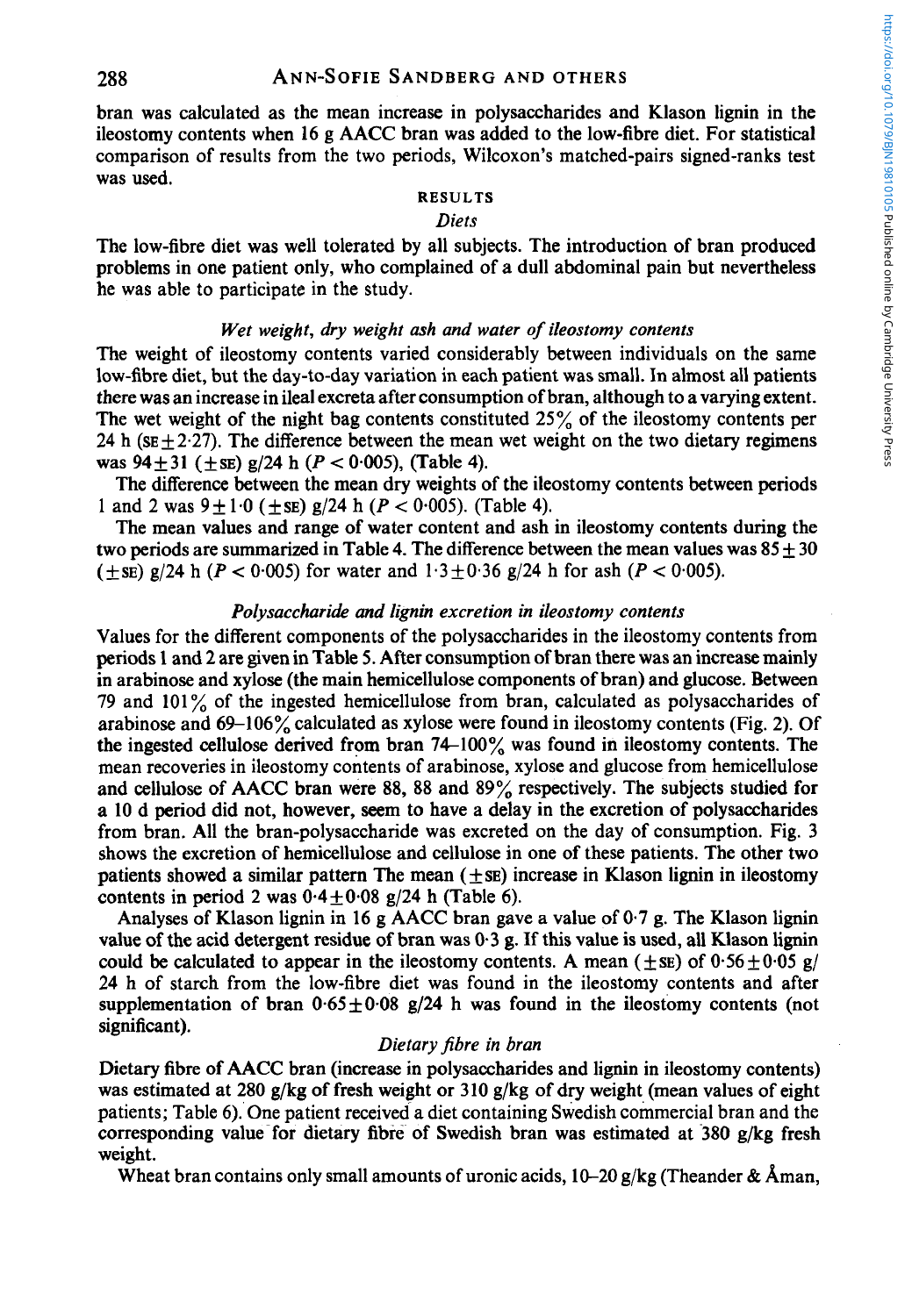| Table 4. Wet weight, dry weight, water content, nitrogen, ash $(g/24h)$ and ele |  |
|---------------------------------------------------------------------------------|--|
|                                                                                 |  |
|                                                                                 |  |
|                                                                                 |  |
|                                                                                 |  |
|                                                                                 |  |
|                                                                                 |  |
|                                                                                 |  |

|                      |              |                |               |                      |                 | (Mean values with their standard errors) |                  |                  |                                   |
|----------------------|--------------|----------------|---------------|----------------------|-----------------|------------------------------------------|------------------|------------------|-----------------------------------|
|                      |              | Low-fibre diet |               |                      | + Bran (16 g/d) |                                          | Difference       |                  | significance<br>of<br>Statistical |
|                      | Mean         | S.             | Range         | Mean                 | U               | Range                                    | Mean             | S,               | difference:<br><b>A</b>           |
| Wet wt               | 363          | S.             | $(209 - 800)$ | 457                  |                 | $(275 - 792)$                            | Z                |                  | 0.005                             |
| Dry wt               | 32           | $\overline{1}$ | $(22-41)$     | 4                    | $\frac{8}{1}$   | $(33 - 50)$                              | ۰                | $\ddot{\bullet}$ | 0.005                             |
| Water content        | 331          | 56             | $(187 - 759)$ | 415                  | ຂ               | $(242 - 742)$                            | SS.              | ຊ                | 0.005                             |
| Z                    | $\ddot{ }$ . | 0.06           | $(1.4 - 2.1)$ | 2.0                  | $0-11$          | $(1.5 - 2.6)$                            | $\bar{\cdot}$    | 0.08             | Z                                 |
| $\tilde{\mathbf{z}}$ | 35           | $7-4$          | $(22 - 92)$   | $\frac{4}{5}$        | $\ddot{a}$      | $(22 - 104)$                             |                  | $4-0$ .          | 0.005                             |
| ×                    | 3.4          | 0.47           | $(1.8 - 5.8)$ | 3.8                  | $6 - 41$        | $(2.9 - 6.6)$                            | $\ddot{\bullet}$ | 0.34             | ž                                 |
| <b>Ash</b>           | 5.3          | 0.46           | $(3.7 - 7.8)$ | 66                   | 0.55            | $(4.8 - 9.7)$                            | $\ddot{ }$       | 0.36             | 0.005                             |
|                      |              |                |               | NS, not significant. |                 |                                          |                  |                  |                                   |

# *Dietary jibre and small intestine nutrient absorption* **289**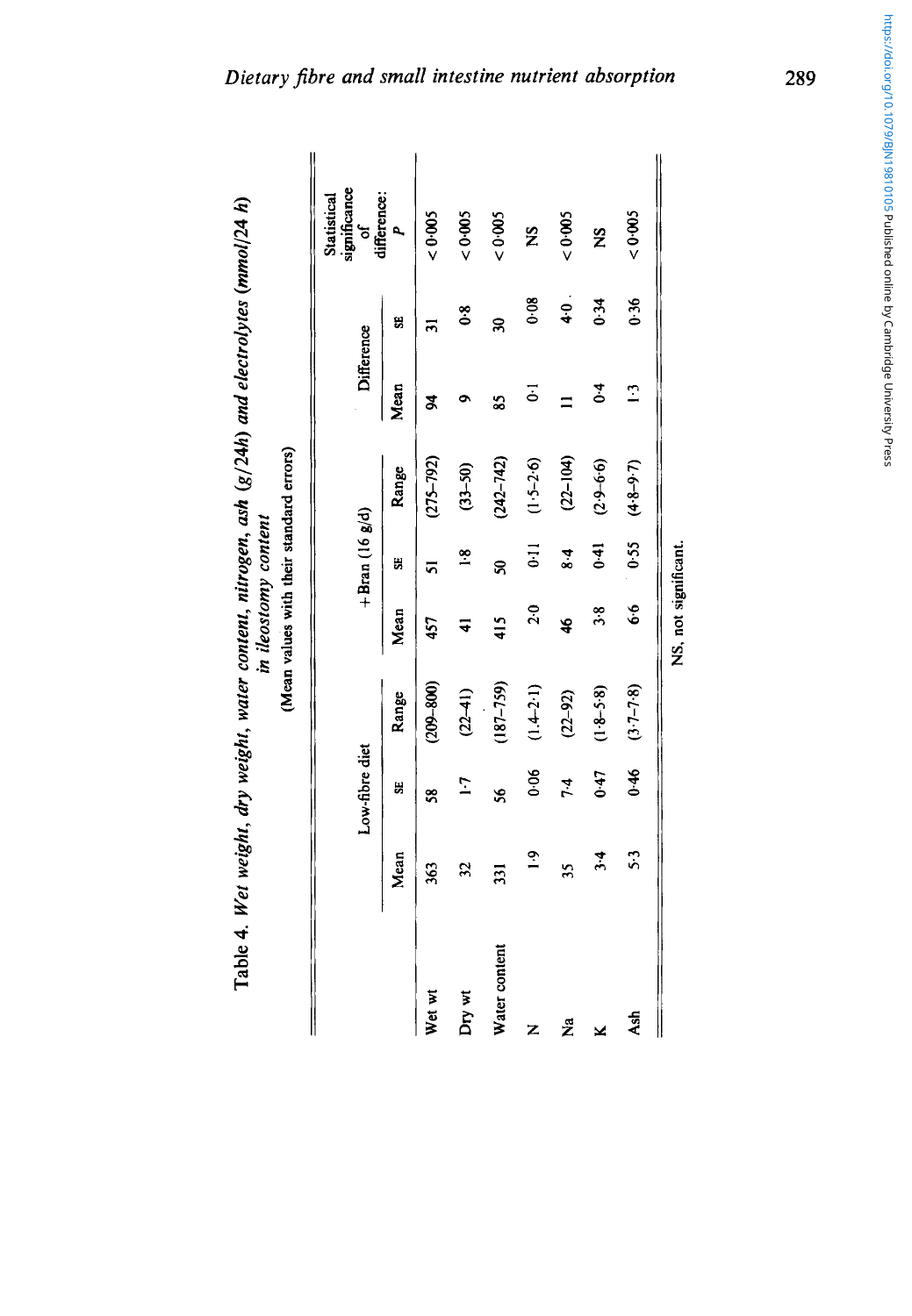|  |  |                                 |                   |                  |                        |                  | Ē                     |
|--|--|---------------------------------|-------------------|------------------|------------------------|------------------|-----------------------|
|  |  | $(g/24 \text{ h})$ in ileostomy | $diet + bra$ (per | -10 7.<br>on man | ay contents of low-fir | the diet (perio. | $iod$ 1)* and low-fil |

| Energy intake (MJ (kcal))<br>No. of subjects |                     | 6.3 (1500)              |                     |                          | 8.4 (2000)                   |                          |                                    |                          | 10.5(2500)                                       |                    |
|----------------------------------------------|---------------------|-------------------------|---------------------|--------------------------|------------------------------|--------------------------|------------------------------------|--------------------------|--------------------------------------------------|--------------------|
| Period                                       |                     |                         |                     |                          |                              |                          |                                    |                          |                                                  |                    |
|                                              |                     |                         | Mean                | S,                       | Mean                         | Ĥ,                       | Mean                               | U,                       | Mean                                             | U                  |
| Starch                                       | 6.50                | 0.52                    | <u>ଟେ</u>           | $\frac{8}{6}$            | ξà                           | $\frac{4}{10}$           | 64.0                               | $0 - 02$                 | \$.                                              | ΰ9                 |
| Other polysaccharides                        |                     |                         |                     |                          |                              |                          |                                    |                          |                                                  |                    |
| (anhydro sugar units g/24 h)<br>Rhamnose     |                     |                         |                     |                          |                              |                          |                                    |                          |                                                  |                    |
| Fucose                                       | 58888898<br>5888889 | n 23423884<br>1923 1938 | 38523782<br>3852378 | 5883821                  | <b>98885555</b><br>087875755 | 5887878                  | 8 ¥ 5 8 7 8 8 8<br>8 8 5 8 7 8 8 8 | १३३११३८<br>१००००००       | इङ्क्ष्द्रे अभू दृष्ट्<br>इङ्क्ष्द्रे अभू दृष्ट् | 5858788<br>6866588 |
| Arabinose                                    |                     |                         |                     |                          |                              |                          |                                    |                          |                                                  |                    |
| Xylose                                       |                     |                         |                     |                          |                              |                          |                                    |                          |                                                  |                    |
| Mannose                                      |                     |                         |                     |                          |                              |                          |                                    |                          |                                                  |                    |
| Galactose                                    |                     |                         |                     |                          |                              |                          |                                    |                          |                                                  |                    |
| Glucose                                      |                     |                         |                     |                          |                              |                          |                                    |                          |                                                  |                    |
| Total                                        |                     |                         |                     | $\overline{\phantom{a}}$ |                              | $\overline{\phantom{a}}$ |                                    | $\overline{\phantom{a}}$ |                                                  | $\mathbf{I}$       |
| (polysaccharide-starch)                      |                     |                         |                     |                          |                              |                          |                                    |                          |                                                  |                    |

t Period 2; mean values of 3 d collection of ileostomy contents, when the subjects were given **a** constant low-fibre diet supplemented were given a constant low-fibre diet supplemented  $\uparrow$  Period 2; mean values of 3 d collection of ileostomy contents, when the subjects with 16 g of wheat bran/d. with 16 g of wheat bran/d.

## **I**  e Sa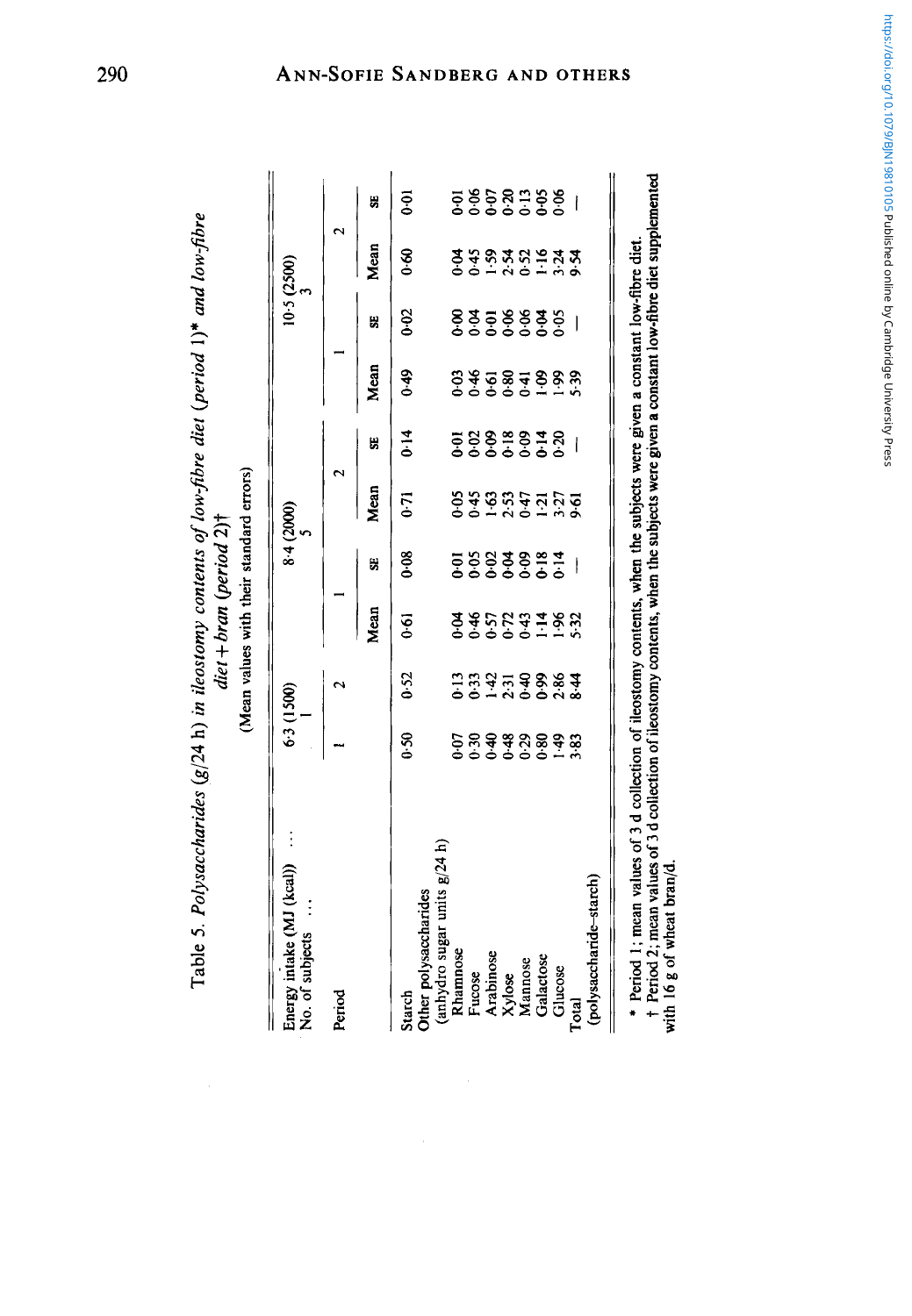





**Fig. 3. Fibre components in ileostomy contents of one patient given a low-fibre diet during nine consecutive days with a supplement of bran on days 4, 5 and 6. +Lower dietary intake as a result of anaesthesia for treatment of perineal sinuses.** 

1979), and determinations of uronic acids were not included. The polysaccharide values of ileostomy contents were corrected for starch. Our dietary fibre values of **AACC** bran should be compared with direct determination of polysaccharides and Klason lignin in **AACC** bran, which gave a dietary fibre value of 306 g/kg fresh weight.

#### *N excretion in ileostomy contents*

The average N content of the low-fibre diet was **18.7 g/d. AACC** bran and Swedish commercial bran contained 0.4 g N/16 g. The mean  $(\pm s)$  excretion of N in ileostomy contents from period 1 was found to be  $1.9 \pm 0.06$  and in period 2,  $2.0 \pm 0.11$  g/24 h (Table 4). The difference is not significant.

## *Na and K excretion in ileostomy contents*

The mean total Na content of the low-fibre diet was 113 mmol and the K content was 66 mmol. **AACC** bran contained no Na and 5.9 mmol K/16 g and the Swedish commercial bran contained  $0.1$  mmol Na and  $7.4$  mmol K/16 g. The mean  $(\pm s)\$ Na content of the ileostomy contents was found to be  $35 + 7.4$  mmol/24 h in period 1 and  $46 + 8.4$  mmol/ 24 h in period 2 (Table 4). The difference was significant  $(P < 0.005)$ . The Na excretion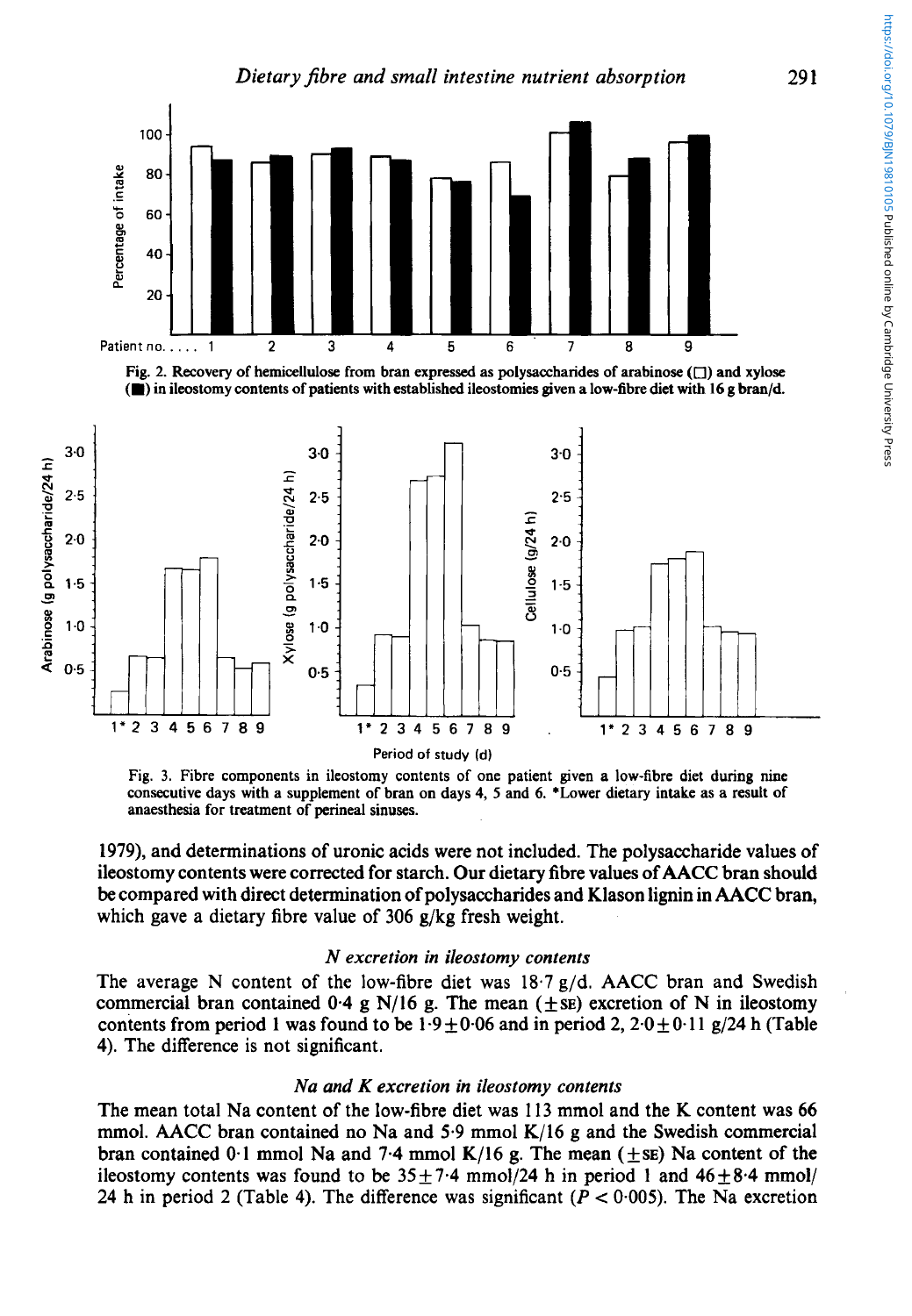#### **292 ANN-SOFIE SANDBERG AND OTHERS**

|                       | AACC brant | <b>SE</b> | Swedish bran |  |
|-----------------------|------------|-----------|--------------|--|
| No. of subjects       | 8          |           |              |  |
| Rhamnose              |            |           |              |  |
| Fucose                |            |           |              |  |
| Arabinose             | 1.00(1.13) | 0.03      | 1.25(1.33)   |  |
| Xylose                | 1.74(1.97) | 0.08      | 2.14(2.45)   |  |
| Mannose               | 0.08(0.04) | 0.03      | 0.05(0.03)   |  |
| Galactose             | 0.07(0.08) | 0.04      | 0.12(0.10)   |  |
| Glucoset              | 1.22(1.37) | 0.08      | 1.88(1.52)   |  |
| Total polysaccharides | 411(4.59)  |           | 5.44(5.43)   |  |
| Vlocan lianin         | 0.42(0.30) | ሲ ሰው      | 0.03 (0.40)  |  |

Table 6. *Increase in polysaccharides* (g/24 *h) of ileostomy contents after consumption of wheat bran* (16 g/d)+

\* **Values for each subject are the difference between mean value** of **3 d collection in period 2 and mean value of 3 d collection in period 1.** 

**Klason lignin 0.43 (0.30) 0.08 0.92 (0.48)** 

t **American Association of Cereal Chemists.** 

**Dietary fibre** 

**3 The glucose value is corrected for starch.** 

correlated well with the wet weight of ileostomy contents (r 0.96). The mean ( **+SE)** K content of the ilestomy contents was  $3.4 \pm 0.47$  mmol/24 h in period 1 and  $3.8 \pm 0.41$  mmol/24 h in period 2 (Table 4); the difference was not significant.

#### **DISCUSSION**

The theoretical concept of dietary fibre as formulated by Trowell *et al. (1976),* only concerns the effect of digestive enzymes and not of bacteria. When using an experimental model with in vivo digestion in ileostomy patients effects of the microflora in terminal ileum must be taken into account. The microflora can multiply and affect the content of the ileostomy bags. This effect has been minimized by the routine of changing ileostomy bags every 2 h and the content of the removed bag is immediately frozen. In the present study a recovery of 75-100% of the fibre components of bran indicates that the fermentation was slight.

The amount of dietary fibre in wheat bran was calculated as the increase in polysaccharides and lignin in the ileostomy contents after addition of bran to a low fibre diet. The amount of polysaccharides derived from endogenous material or bacteria in the ileostomy contents was supposed to be constant, in both periods. However, it can not be excluded that the supplement of bran causes a somewhat greater mechanical erosion of the mucosal surface leading to increased losses of endogenous material, but preliminary results suggest no increase in glucosamine and galactosamine, and only a slight increase in uronic acids probably derived from bran.

Another methodological consideration concerns the differences in the colonic inflow which is three times higher in normal subjects (Philips & Giller, **1973)** than in the ileostomized patients (Hill, 1976). These differences affect water and electrolyte absorption but probably not other absorptive processes. Only patients operated on for ulcerative colitis participated in the study. A negligible part of the ileum is removed in such an operation and the absorptive capacity of the small bowel must be considered intact. An advantage of studying ileostomized subjects is that the transit-time through the gut is very short and does not require the long stabilization period necessary when faeces are studied.

In conclusion, we find it highly probable that determination of fibre by using the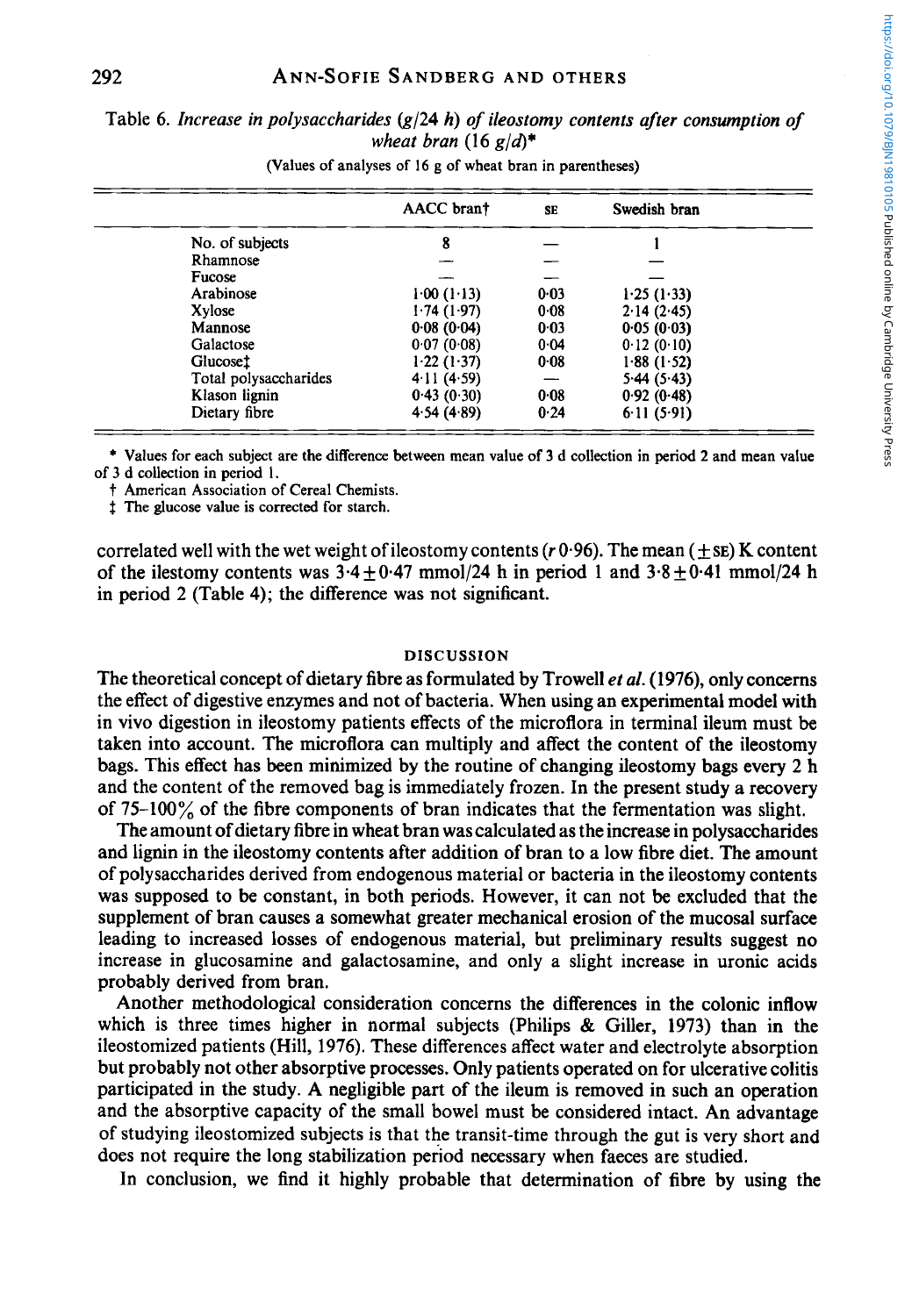experimental model with in vivo digestion in ileostomy patients comes very close to the theoretical definition of dietary fibre. Almost the same amount of dietary fibre was obtained by analysis of the ileostomy contents as of food, at least of wheat bran. Thus, direct analyses of wheat bran would estimate true dietary fibre.

The mean increase in **DM** in the ileostomy fluid after addition of bran to the diet was 9 g. Half of this increase constituted dietary fibre components. The increases in starch and nitrogen were small and preliminary results suggest no increase in fat excretion, which was between 1 and 1.5 g in both periods. However, there was an increased loss of inorganic constituents amounting 1.3 g and preliminary results indicate an increased loss of low molecular weight sugars. The increase in dry weight ranged between 5.4 and 14.2 g. In the patients with the greatest increase in dry weight there was also an increased nitrogen excretion of  $0.3-0.5$  g (although there was no significant increase on the whole group).

That approximately 80-100% of hemicellulose and 75-100% of cellulose from bran was found in the ileostomy contents implies that their digestion in the stomach and small bowel is negligible although it cannot be denied that a  $10-20\%$  loss in some patients might be due either to digestion by the gastric juice or to bacterial fermentation in the ileum or both. That digestion by the gastric juice can occur is supported by our in vitro studies on treatment of bran with **0.5** M-hydrochloric acid (3 h). It caused a digestion of **10%** of the arabinoseand xylose-containing polysaccharides (Sandberg  $\&$  Hasselblad, unpublished observation). The high amount of lignification in bran probably prevents hemicellulose from being digested (Morris & Bacon, 1977), and the extent of digestion of hemicellulose and cellulose from other sources must be studied in ileostomy patients. According to Holloway et al. (1978) who studied six ileostomy patients on a mixed diet for 10 d, only 27.5% of the ingested water-insoluble hemicellulose and  $84.5\%$  of the cellulose passed unaltered through the small intestine. Food and ileostomy contents were in this study analysed according to Van Soest (1963). The discrepancy between the results of Holloway *et* al. (1978) and our results may be due to the fact that the fibre source was not bran but various vegetables and legumes. Their technique did not exclude a substantial bacterial growth and degradation of fibre as the ileostomy bags were not changed frequently and not immediately frozen when removed. However, it is probable that differences in analytical methodology rather than fermentation are the cause of the discrepancy. The analytical methods of Van Soest (1963) are not adequate. Water-insoluble hemicellulose is calculated as the difference between neutraldetergent fibre (NDF) and acid-detergent fibre (ADF) residues, which are both contaminated, NDF with starch and protein and ADF with hemicellulose and pectin (Sandberg & Hasselblad, unpublished results).

Klason lignin of bran determined as an insoluble residue after hydrolysis of carbohydrate constituents with **H,SO,** (Sarkanen & Ludwig, 1971) can be expected to contain cutin, tannin-protein complexes and products of the browning reaction besides lignin and might therefore be overestimated (Van Soest & McQueen, 1973), while the determination of the Klason lignin value on the ADF-residue would underestimate the true amount of lignin as it is partly solubilized in the acid-detergent solution (Gordon, 1978). The amount of lignin found in the ileostomy contents was between the values found for AACC bran, when the two methods were used. The amount of lignin ingested was too small to allow a significant calculation of recovery. However, it seems likely that the main part of bran lignin passes intact through the small intestine. In the present study no significant difference was found in ileal outputs of starch and N after consumption of bran. Thus, the results do not indicate any inactivation of amylase or proteases by bran. An increase in faecal N is found when whole-wheat products are fed (McCance & Glaser, 1948; McCance & Walsham, 1948; Walker, 1975; Cummings *et* al. 1976). Our results suggest that the increased faecal N after fibre supplementation is derived from the large bowel. Results from analyses of mineral